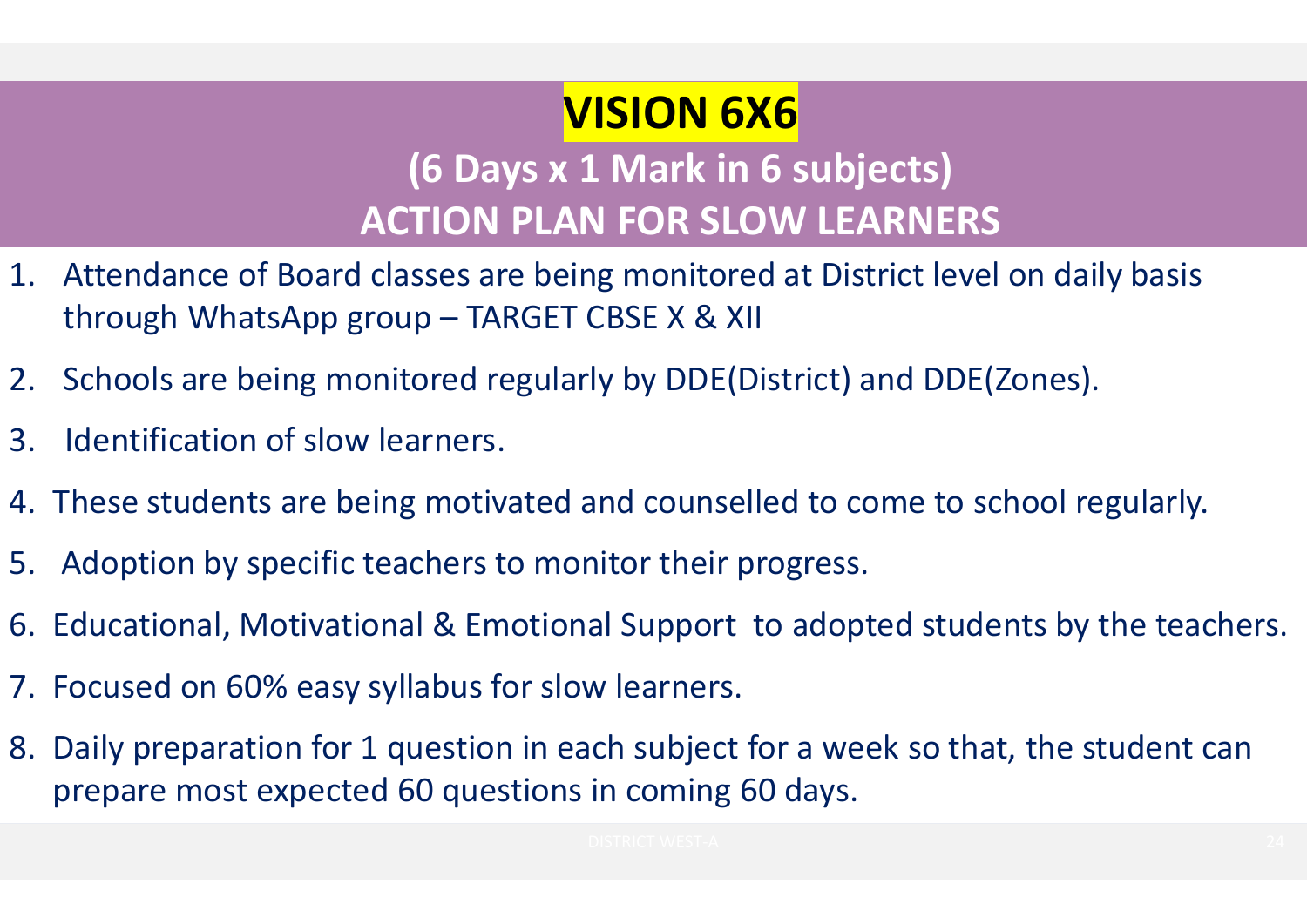## VISION 6X6 (6 Days x 1 Mark in 6 subjects) FOR SLOW LEARNERS

- 9. Remedial class are being organized for slow learners
- 10.Daily small test may be conducted of 2 to 5 questions and evaluated on the same day and progress will be discussed with the students on daily basis.
- 11. Personal attention by subject teachers for slow learners.
- 12. Written practice of scoring and frequently asked questions.
- 13. Learning through mind maps and focus points is being practiced so that slow learners can cover at least 60% syllabus. Daily small test may be conducted of 2 to 5 questions and evaluated on the same day and progress<br>will be discussed with the students on daily basis.<br>Personal attention by subject teachers for slow learners.<br>Written practic
- 14. Regular discussion with the parents about their ward's progress.
- 15. Regular practice of C.B.S.E previous years question papers, sample papers, practice papers and support materials of DOE.
- 16. Motivate the students by the H.O.S. calling their names daily to develop the confidence among the students.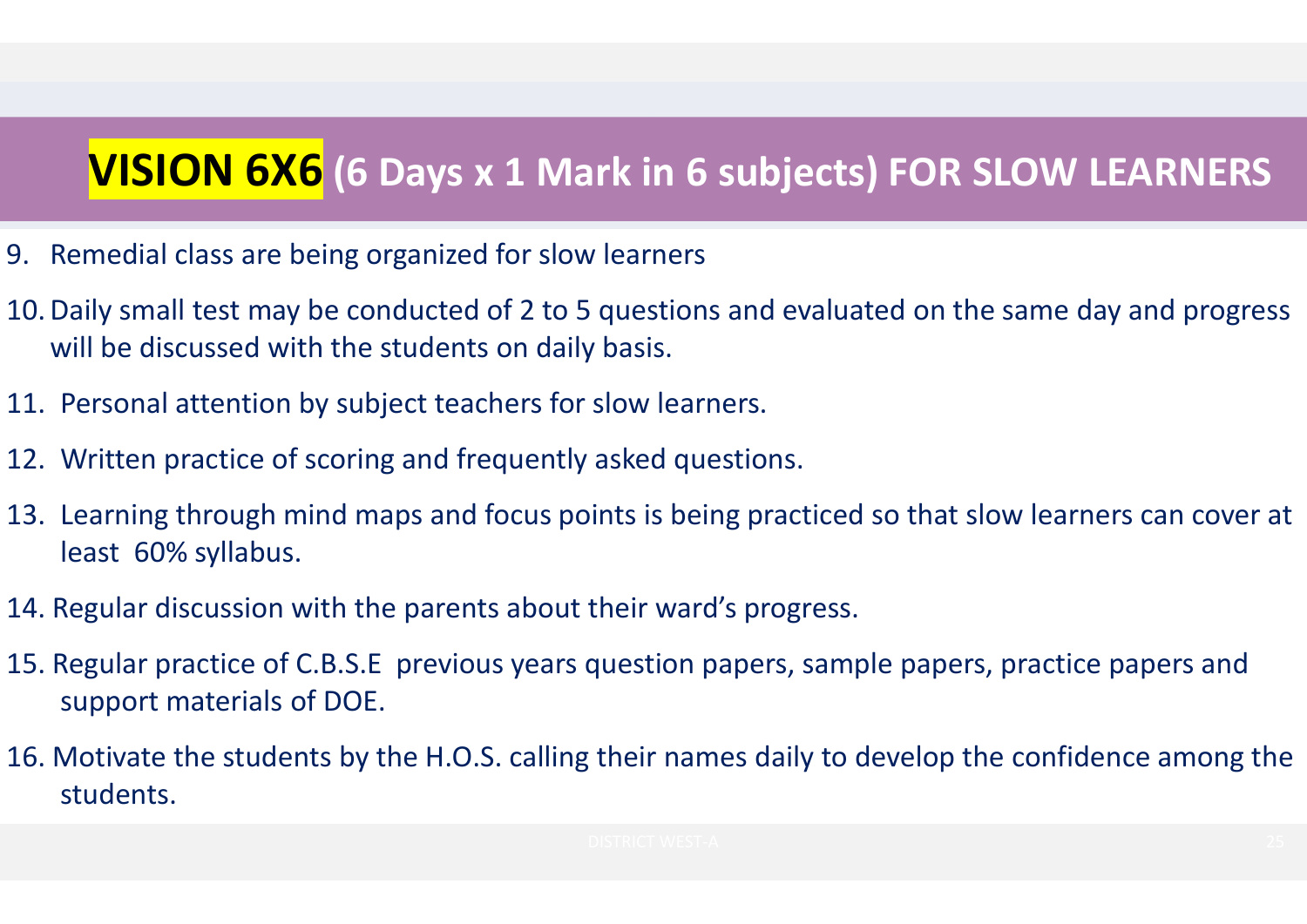## VISION 6X6 (6 Days x 1 Mark in 6 subjects) FOR SLOW LEARNERS

- 17. Neither demotivate nor discourage the students on the basis of their performance.
- 18. H.O.S may call the parents to discuss the progress of their wards and encourage the students in the presence of parents, if required.
- 19. Preparation of the question banks for low achievers and high achievers at school level.
- 20. Answer script of periodic 1, 2 and pre board will be analyzed question wise and student wise to find out the weak areas of the individual students. Depends of the individual students.<br>
attempt the question papers.<br>
The statempt the question papers.
- 21. Teachers will guide the students how to attempt the question papers.